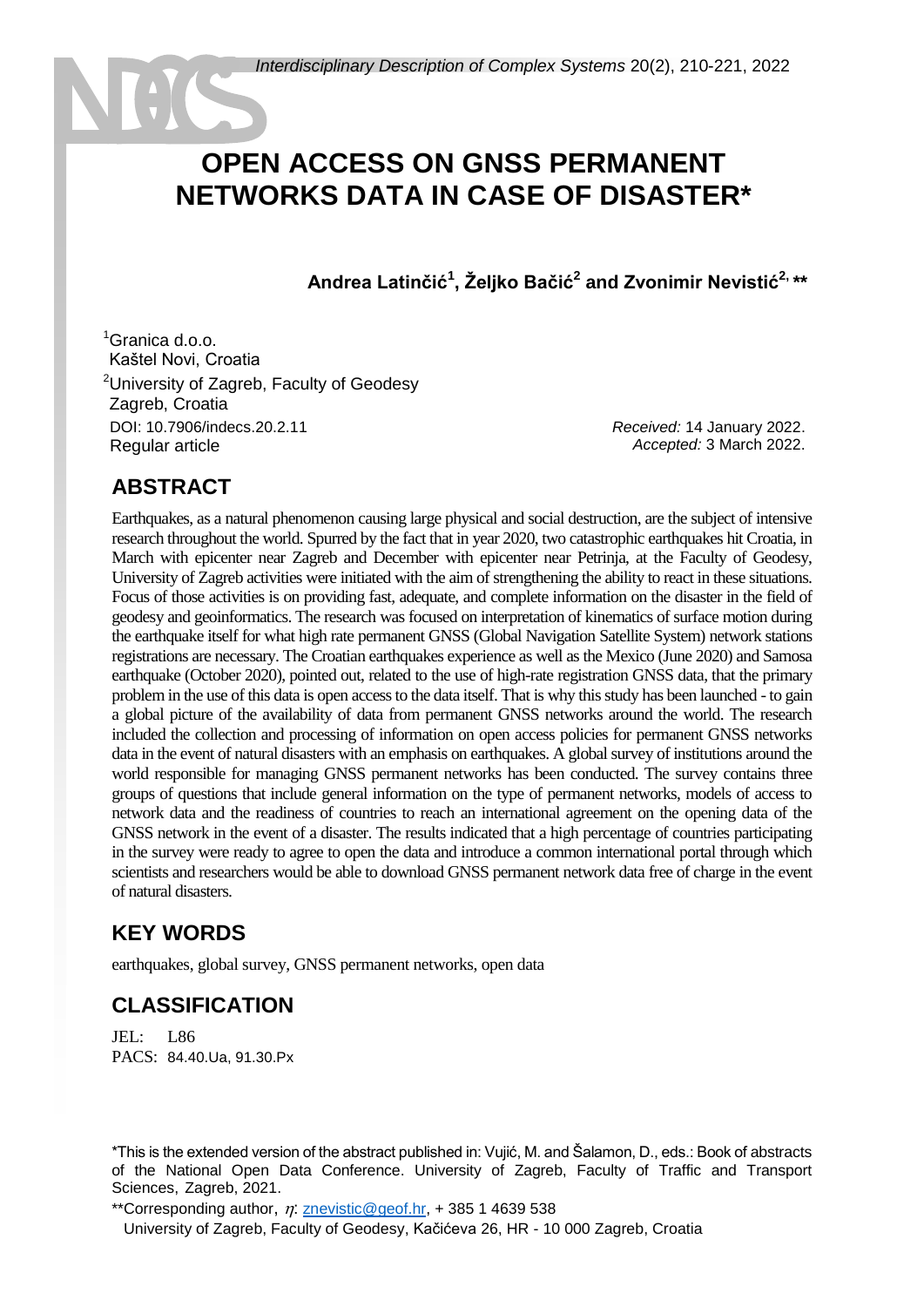#### **INTRODUCTION**

Natural or man-made disasters occur every day around the world, but only a few of them are destructive, resulting in large-scale material and social damage. These can include earthquakes (e.g. Lisbon 1775, Chile 1960, Sumatra 2004), floods (e.g. Gunja 2014, Belgium, Germany and the Netherlands 2021), fires (e.g. seasonal events in California, Australia 2020, Greece and Turkey 2021 or the Adriatic coast), volcanic eruptions (Vatnajokull whose eruption caused air traffic congestion in the world) and man-made disasters (e.g. silo explosion in Beirut, spill of the Exxon Valdez oil platform in the Gulf of Mexico, etc.). During 2020, Croatia was hit by two such catastrophes, earthquakes in Zagreb and surrounding (March 22, 2020, M 5,5.) and Sisak-Moslavina County (December 28 and 29, 2020, M 5,2 and M 6,4). A last earthquake of this magnitude and consequences hit Zagreb 140 years ago (November 9, 1880), and the last earthquake of similar strength in the area of Pokuplje and Banija occurred on October 8, 1909.

Catastrophic earthquakes, no matter how much material damage and human casualties they cause, are at the same time an opportunity to gain new knowledge about the seismicity and behavior of the earth's crust during and after earthquakes. An example of this is the discovery of Andrija Mohorovičić, which was triggered by earthquakes in Zagreb (1880) and in the Kupa Valley (1909), which revealed the surface of the discontinuity of velocities separating the crust from the Earth's mantle, which was called Mohorovičić`s discontinuity. The discovery of the Moho layer is the largest scientific discovery in history ever made by a scientist working in Croatia [1].

In the situation of a catastrophic earthquake, civil protection services and professions close to the issue (construction, geodesy, geophysics, etc.) give their contribution in order to reduce the consequences of the earthquake, ie to provide information about what happened, why and how. Among others, the geodetic profession contributes to rescue services, earthquake remediation and mitigation in many ways such as interpreting crustal deformations, crust dynamics during and after earthquakes, by creating various cartographic substrates and applications. An example of this are geodetic measurements conducted after a devastating earthquake in the Sisak-Moslavina County, which found that Petrinja and Sisak moved up to 86 cm, and in the area of Glina there was a height shift, i.e. lowering the soil by 10 cm [2]. After the earthquake, the Faculty of Geodesy in Zagreb, the Croatian OpenStreetMap (OSM) community and Open IT d.o.o. in cooperation with the Croatian Mountain Rescue Service, the Civil Protection Operations Center and the State Geodetic Administration (SGA) created and maintain an interactive digital map Earthquake 2020 [\(https://potres2020.openit.hr/views/map\)](https://potres2020.openit.hr/views/map) to help victims in earthquake-affected areas. Also, shortly after the earthquake, the Faculty of Geodesy made, with the help of registered experts, a new Digital Orthophoto for the area of the city of Petrinja [3].

After the earthquake in Zagreb (2020), geodetic experts conducted a study in which the analysis of 24-hour Global Navigation Satellites Systems (GNSS) measurements of reference GNSS points of the Croatian Positioning System (CROPOS) was conducted. GNSS observations provide users with autonomous geospatial positionings globally, based on satellite signals from Earth's orbit. Based on the transmitted satellite signals, the receivers on the ground accurately determine their location. Today, there are several operational GNSS systems, the most famous of which is the GPS (Global Positioning System). Conducted study from GNSS observation found compression in the Earth's crust two days before the earthquake in Zagreb [4]. Such compressions have also occurred (determined by analysis of GNSS measurements between GNSS points of position systems) in four previous earthquakes around Kraljevo, Drežnice, Skopje and Zagreb. These results indicate the potential of GNSS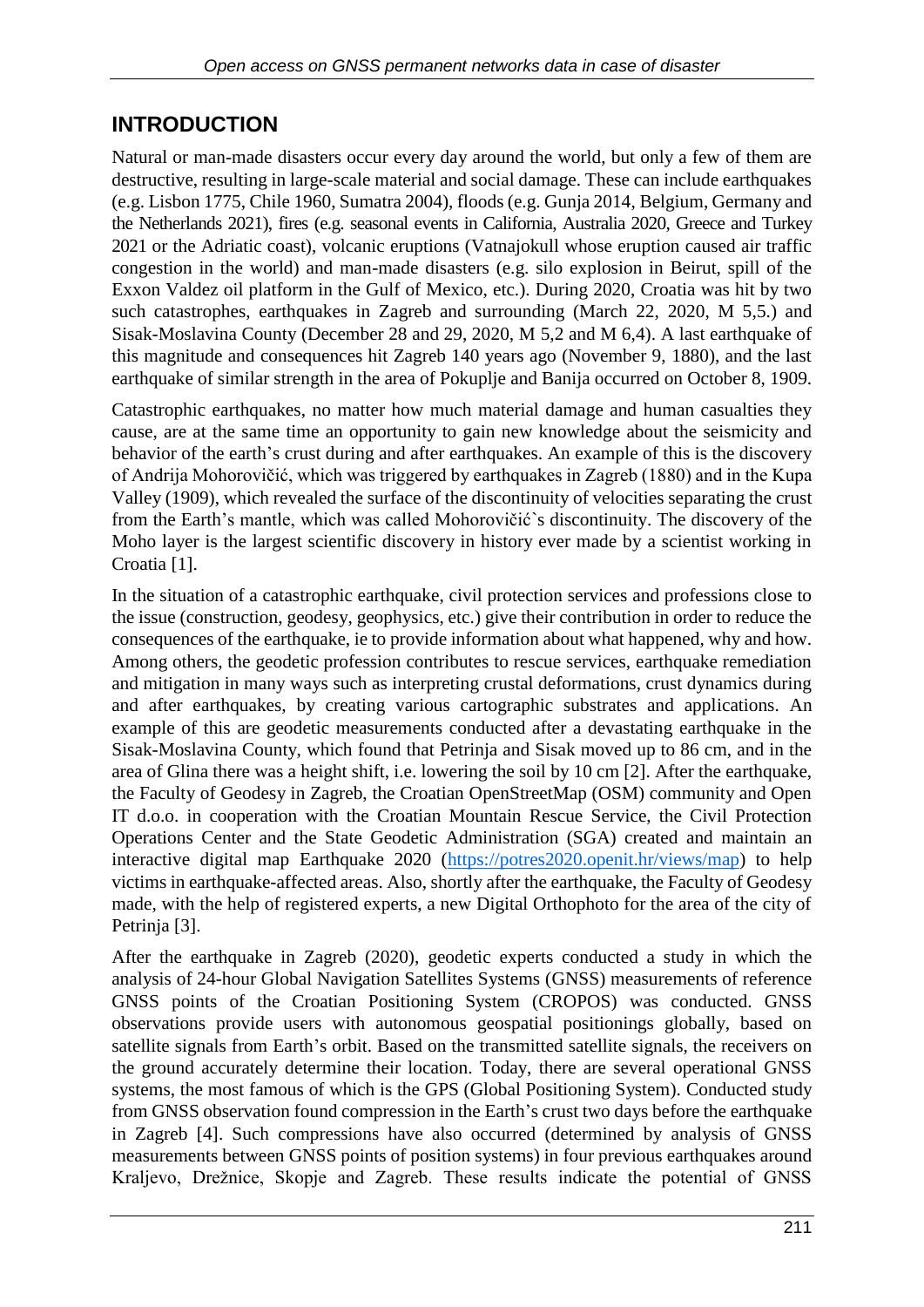permanent networks data such as CROPOS in seismology and the possibility, along with other geophysical measurement data and methods, to determine the seismic activities occurred in an earthquake.

At the global level, various research of GNSS methods were also conducted for the purpose of better understanding of seismic activities, i.e. earthquakes. Japan, the country located in the most tectonic active area, has developed the national GNSS network GEONET as a basis for the development of methods and other systems for disaster mitigation such as earthquakes [5]. An additional example is the earthquake in the state of Haiti (January 12, 2010) which took many lives and caused great material damage. After the earthquake, OSM volunteers created a detailed map of Haiti to support the operations of rescue services [6]. OSM has great potential in supporting humanitarian mapping and has provided essential information in this but also other major disasters.

Recent experiences with the use of GNSS technology in earthquakes in Zagreb and Petrinja have prompted a study to strengthen the ability to respond to such situations and to provide fast and reliable information on disasters in the field of geodesy and geoinformatics. Preparedness, management, and response, but also an understanding of events such as an earthquake, is unthinkable today without GNSS data and permanent GNSS networks. One of the main obstacles of using this data is the availability of open GNSS data. Most GNSS permanent networks, whether private or public, require registration or payment for services use. All the above makes it difficult to download and use data for the purpose of interpreting an earthquake and mitigating its consequences.

For this reason, as part of this thesis, a global survey of institutions responsible for GNSS networks was launched to gain insight into their disaster data access policies. The results of the survey will show whether countries use special models of access to data in the event of disasters and the readiness of countries for international cooperation, standardization, and data exchange of GNSS networks at the global level in the event of large-scale disasters.

Even though GNSS were created primarily for military purposes, over time, their benefits have been recognized in many other areas. With the development of technology and sensors and the cooperation and interoperability of global and regional navigation satellite systems, their application is expanding, and the characteristics and capabilities of these systems are being improved. To further increase the quality of products and data, GNSS permanent networks have been established. Today, GNSS data are the basis of many scientific and engineering studies both in the field of geodesy and in many other professions.

# **GNSS PERMANENT NETWORKS**

GNSS permanent networks are established with the aim of improving and providing more precise and reliable positioning and navigation. They consist of GNSS continuously operating satellite monitoring stations, data processing and analysis centers and major systems for management and monitoring of the entire system. The places where stations are placed (GNSS receivers and antennas for permanent satellite observation) must be geologically stable areas to be protected from damage and displacement of the points.

GNSS Permanent networks can be global (International GNSS Service – IGS), continental (EPN, CORS, ARGN) or national (e.g., Japan, New Zealand, Italy, Germany, Austria, etc.). Also, the Republic of Croatia has established a National Network of GNSS reference stations called the Croatian Positioning System (CROPOS) [7].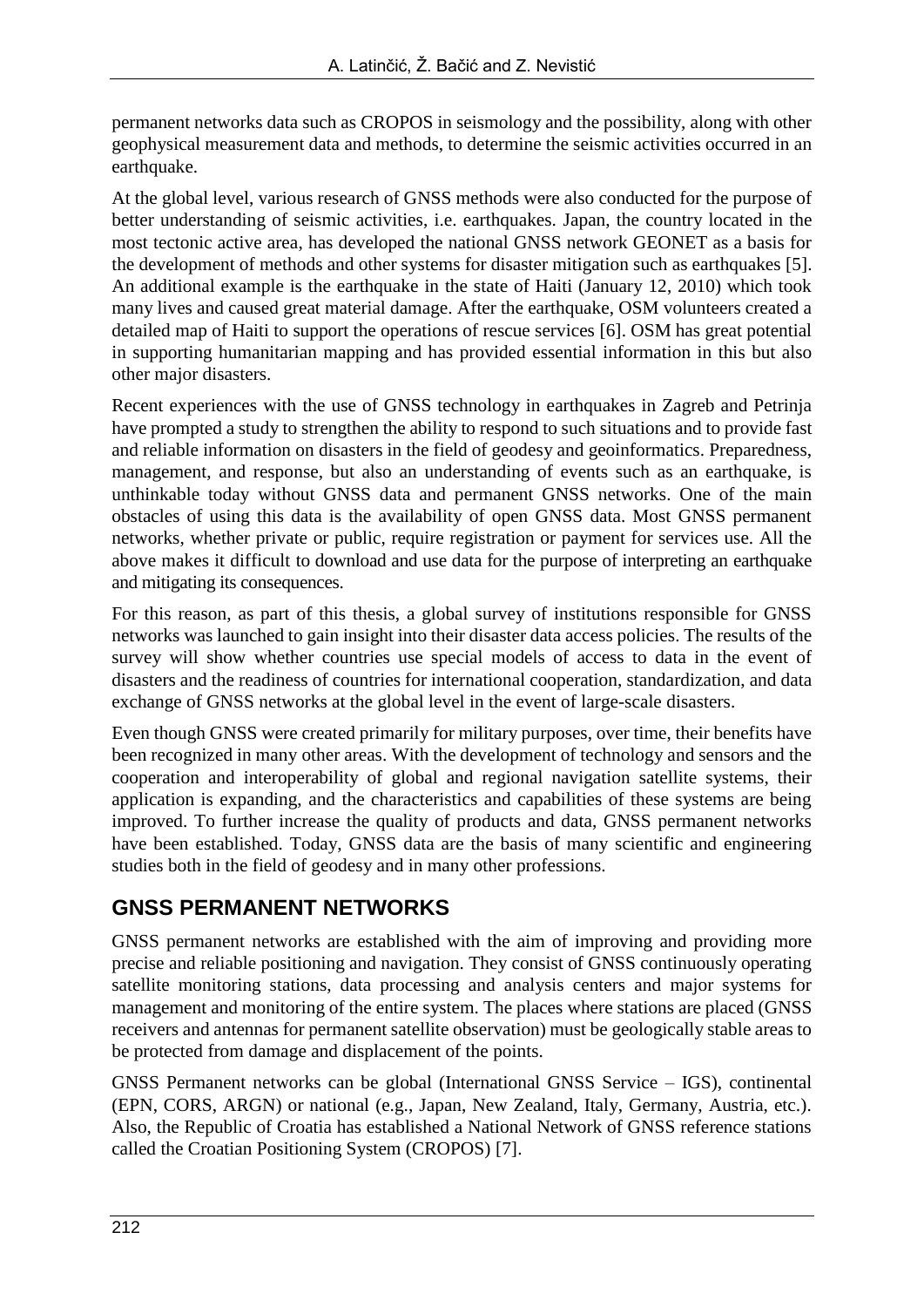IGS consists of more than 400 globally deployed satellite monitoring stations, data processing and analysis centers. In this way, they provide highly reliable GNSS data in near real time to meet the needs of diverse scientific and engineering research. IGS is an association of more than 200 agencies, universities, and research institutions from more than 100 countries whose cooperation contributes to defining the most accurate orbits of GPS satellites in the world, which forms the basis for further application in many areas [8].

The International Association of Geodesy's subcommittee on the Regional Reference Framework for Europe (EUREF) has developed a GNSS network called the European Permanent Network, made up of continuously operating GNSS stations on the European continent. The EUREF permanent network is an association of more than 100 self-funded agencies, universities, and research institutions from more than 30 countries in Europe. Under the auspices of EUREF, ETR89 coordinates and GNSS observation data from over 200 permanent GNSS observation stations across the European continent have been made public [9].

Geoscience Australia is a government organization in Australia that manages and maintains a network of approximately 100 continuously operating reference stations in the Australian region. The network includes the Australian Regional GNSS Network (ARGN), the AuScope Network, and the South Pacific Regional GNSS Network. The primary role of ARGN is to define a geodetic framework for the spatial data infrastructure of Australian territories. ARGN consists of a network of permanent GNSS receivers and antennas placed in geologically stable places in Australia. The AuScope Association in Australia provides research infrastructure to the geospatial and terrestrial scientific community. Their tools, data, services and analyses enable scientists to understand Earth's evolution over time and how Earth's resources can meet growing human needs [10].

The National Geodetic Survey (NGS), as part of the National Ocean Service, operates the Continuously Operating Reference Stations (CORS). The CORS network provides quality GNSS data containing measurements of carrier phases and code distances to support 3D positioning, meteorology, space weather, and geophysical applications for the United States, and several other countries. It operates based on cooperation between organizations that independently manage stations and share data with NGS, while NGS analyses and shares data free of charge. The CORS network consists of approximately 2000 stations owned by over 200 different organizations.

The Croatian Positioning System (CROPOS) is the National Network of Reference Stations of the Republic of Croatia consisting of 33 reference GNSS stations at 70 km from each other. They are arranged so that they cover the entire territory of the Republic of Croatia to collect satellite measurement data and calculate the correction parameters for positioning. The system is available 24/7, and observation data is exchanged with the permanent networks of neighboring countries in real time. Observation data and correction parameters are available to users in real time and can also be used for post-processing. CROPOS allows real-time positioning with an accuracy of 2 cm horizontally and 4 cm vertically. In 2011, the State Geodetic Administration made a proposal to include five CROPOS stations in the European Permanent Network. After controls and analysis of observation data, on 16 June 2013 the stations CAKO (Čakovec), DUB2 (Dubrovnik), PORE (Poreč), POZE (Požega) and ZADA (Zadar) were included in the EUREF [11].

GNSS permanent networks applications are widespread in many areas such as monitoring the rotation of the Earth, determining the parameters of reference systems, monitoring climate change and their impact on our planet, etc. Increasingly, data recorded by GNSS permanent network stations are being used to support seismic tectonics in tracking the deformations of the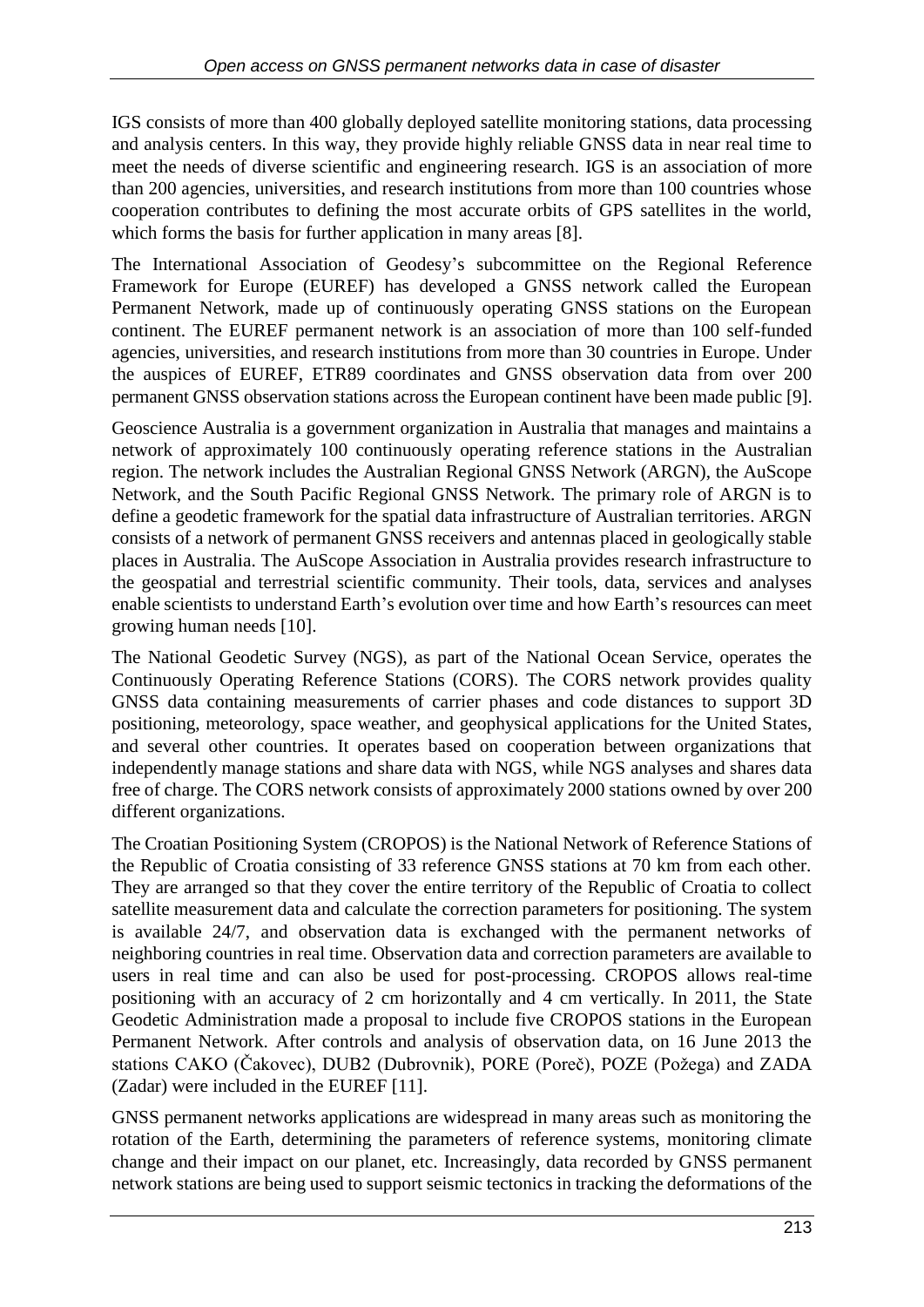Earth's crust after earthquakes. Various studies have shown that GNSS stations recorded terrain compressions before the earthquake, indicating the possibility of an earthquake to occur. Also, satellite methods can determine the horizontal and vertical displacements of stations before, during and after the tremor at great distances from the epicenter of the earthquake. This indicates that there is great potential for the application of GNSS permanent network data in earthquake impact assessments on natural and man-made structures on earth [7].

Nevertheless, it is known fact that permanent GNSS networks and services are providing GNSS stations data with registration rate of 15 seconds making them available via IGS or national organizations. This is usually not the case with high-rate data (1 second registration rate for example) which are necessary for kinematic interpretation of earthquake surface displacement behaviour during the earthquake itself. Beside this, in case of catastrophic earthquakes rescue and recovery services and society in general request such information promptly, meaning that access to those data is enabled immediately and data made open by the organization managing GNSS permanent network in affected area.

# **OPEN GNSS DATA**

Open data is data that can be freely used, re-used and redistributed by anyone - subject only, at most, to the requirement to attribute and share alike. Open data is characterized by availability and accessibility, reuse and redistribution, and global inclusion. The data should be available in full extent, at a price not exceeding the amount of publication, which is why their sharing and downloading is recommended via the Internet. As far as global inclusion is concerned, it implies the right of everyone to use and redistribute data without discrimination between areas of use or people or communities [12].

There are several different initiatives, both private and government, for the purpose of standardization and openness of government data. Great efforts are being made to achieve this goal through organizations such as the Open-Source Geospatial Foundation (OSGeo), the Infrastructure for Spatial Information in Europe (INSPIRE Directive), e-government and others. Many countries have recognized the potential of open data, and one of them is the Republic of Croatia, which established the Open Data Portal in March 2018. The portal is a data node for the collection, categorization, and distribution of open public sector data. It is a unique place to access open data for reuse by all citizens. Through the portal it is possible to access many data sets such as spatial data, traffic, meteorological data, environmental data, and others [13].

Today, defining the term open data is extremely important because data openness allows interoperability. Interoperability is the joint work of different sciences, organizations and systems and the merging of different data sets. The ability to connect various components is the foundation of building the large, modern, and complex systems of today. Open data is an important factor in many research and increasingly essential for many professions, including geodesy. One example is the data of GNSS permanent networks, whose applications in geodesy are multiple, and in order to achieve their efficient use, it is important that access to this data is open.

The importance of GNSS network data is shown by the fact that reliable and precise navigation and positioning is one of the basic items of economic development, both at the European and global level. For this reason, wide availability of GNSS services is required to all users. In order to be accessible, the data must be open, which means that access to data should be simplified, free and user-friendly. Open access to data is provided on IGS and EPN web portals that distribute the observation data of GNSS reference stations of networks of different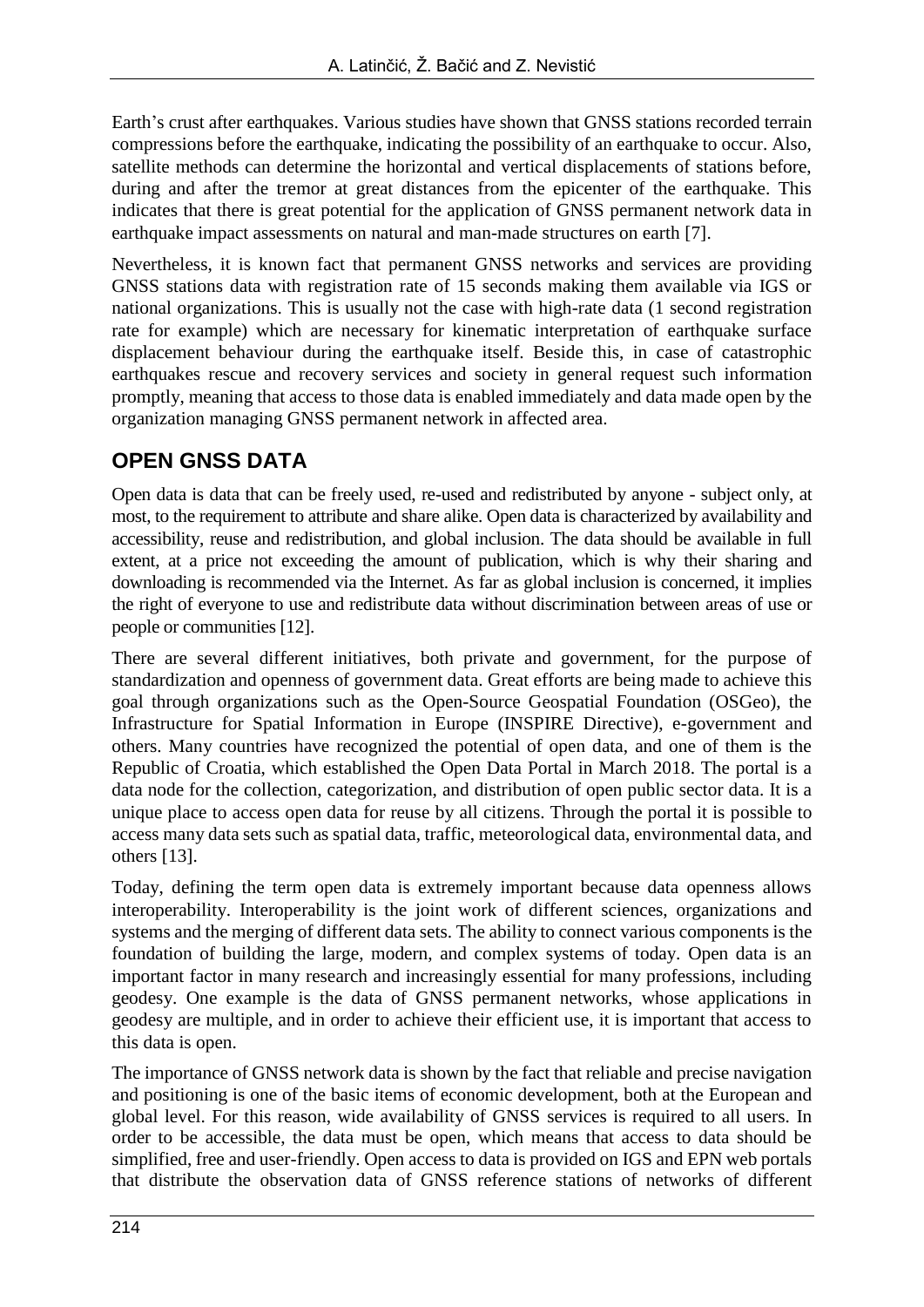countries. The data is usually given in RINEX (Receiver Independent Exchange Format) format, which is commonly used data interchange format for raw satellite navigation system data. Data is provided with a registration rate of 15 seconds. For most of the needs such as positioning and navigation, they are of satisfactory quality, as well as for calculating the permanent displacement of the earth's crust in the event of catastrophic earthquakes.

The problem arises in case of need of more precise and reliable data of high registration rate. Access to such data is limited and requires the registration of users, and thus the payment of fees for the data use. High registration rate data are crucial for research on natural processes on Earth such as earthquakes. Earthquakes due to their destructive nature require special attention and detailed research of activities related to them is required. Surveyors who are using high quality GNSS data and high registration rates play a significant role in assisting seismologists in studying such catastrophic events. Through the already mentioned portals, it is possible to access high-quality data, but they have a lower registration rate than required for seismic research and contain observations only of national GNSS stations that do not create a sufficiently dense network as needed for seismology.

## **RESEARCH OF OPEN DATA POLICIES OF GNSS NETWORK ADMINISTRATORS**

#### **RESEARCH GOALS**

Encouraged by the fact that earthquakes are one of the most destructive natural phenomena and the need to improve preparedness for such situations as well as to mitigate the consequences, research was launched on the openness and policies of access to GNSS permanent network data in the event of a catastrophe. An example of the catastrophic consequences that earthquakes leave behind are the events in Croatia in the cities of Zagreb and Petrinja. This events additionally stimulated the research on the possibilities of providing more complete and better information in the field of geodesy and geoinformatics to achieve a better and stronger response to such situations.

The availability of reliable high registration rate data of GNSS networks is essential for the observation and understanding of tectonic and seismological activities. Therefore, research has been developed with the aim of gaining a global picture of the availability of data from permanent GNSS networks. A global survey was created and then sent to the institutions responsible for managing GNSS networks to find out about their policies regarding access to data in the event of a disaster or earthquake.

#### **GLOBAL SURVEY**

As part of the research, a global survey was conducted, which included the institutions responsible for the managing of GNSS permanent networks in individual countries in Europe and the world. Data about networks such as number of GNSS stations, network name and contact were collected through the official websites of the institutions that monitor and maintain the GNSS permanent networks of individual countries or regions.

The global survey was created using Google Forms. The survey was divided into three groups of questions. The first group of questions refers to basic information about the network (name, coverage area, purpose, etc.) and the institution that manages the network. The second group of questions refers to data access to networks, i.e. which data access models are used by individual countries and whether they apply a different model of data access in the event of natural disasters such as earthquakes. The last, third group of questions is related to the topic of standardization of open access to data for scientists and researchers in case of disasters.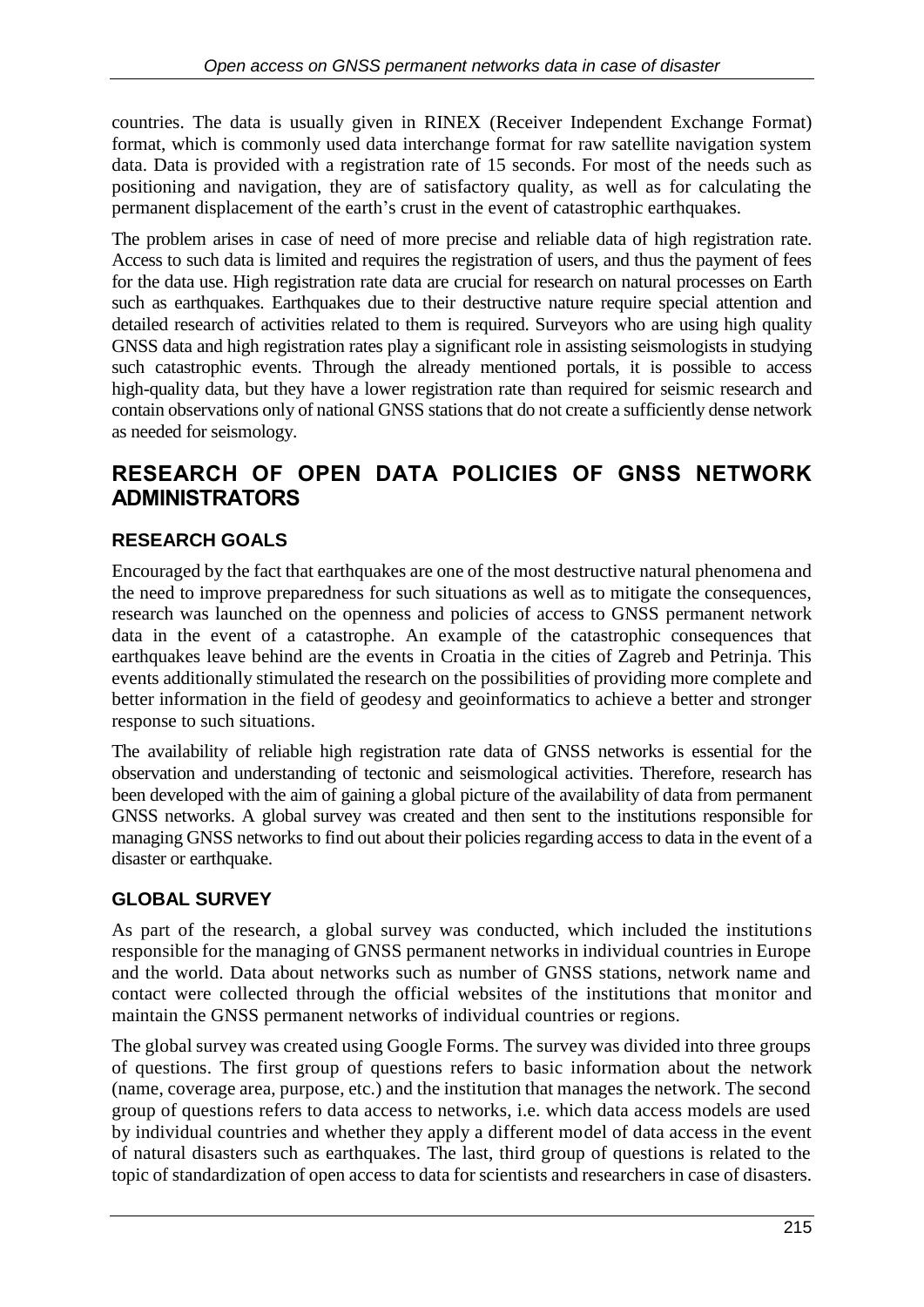#### **SURVEY RESULTS**

The survey was sent by e-mail to total of 44 institutions for the management GNSS permanent networks. The feedback was received from 16 institutions in total, which is 39 %, 15 of them come from Europe, what makes this survey a representative sample for research in Europe, while the remaining 2 responses were received from the rest of the world (Mexico and Sri Lanka). In Table 1 list of the countries and names of the GNSS permanent networks for which responses have been received are shown. Since the presentation of the answers to all survey questions would be too extensive, representative answers of each group of questions were selected and explained. In addition, they are graphically described, to systematize and more clearly present the results of the survey.

| <b>Country</b>            | <b>GNSS Permanent Network</b>                             |
|---------------------------|-----------------------------------------------------------|
| Slovakia                  | SKPOS - Slovak real-time positioning service              |
| Latvia                    | Latvian permanent global positioning base station network |
| Portugal                  | <b>ReNEP</b>                                              |
| Poland                    | <b>ASG-EUPOS</b>                                          |
| Italy                     | Rete Inteigrata Nazionale GNSS (RING)                     |
| Serbia                    | AGROS- Active Geodetic Reference Network of Serbia        |
| Mexico                    | <b>TLALOCNet</b>                                          |
| Sri Lanka                 | <b>CORSnet</b>                                            |
| Switzerland               | <b>AGNES</b>                                              |
| <b>Great Britain</b>      | OS Net                                                    |
| Ireland and North Ireland | <b>GNSS Network of Ireland</b>                            |
| Spain                     | <b>ERGNSS</b>                                             |
| Bosnia and Herzegovina    | <b>FBiHPOS</b>                                            |
| Slovenia                  | <b>SIGNAL</b>                                             |
| Hungary                   | Hungarian GNSS Service (GNSSnet.hu)                       |
| Estonia                   | <b>ESTPOS</b>                                             |

**Table 1.** List of countries and GNSS Network covered by this research.

The first group of questions provided information on the purpose and character of GNSS permanent networks. The left graph in Figure 1 shows that most countries use GNSS networks for positioning purposes. A slightly smaller number use networks for geodynamic purposes, then as support for transport systems, seismic surveys, but also for combined purposes. It is clearly shown in the right graph on the Figure 1 that in all countries, except for Sri Lanka, the GNSS network is managed by state or public bodies.



**Figure 1.** Answers to the first group of questions about purpose and type of GNSS networks.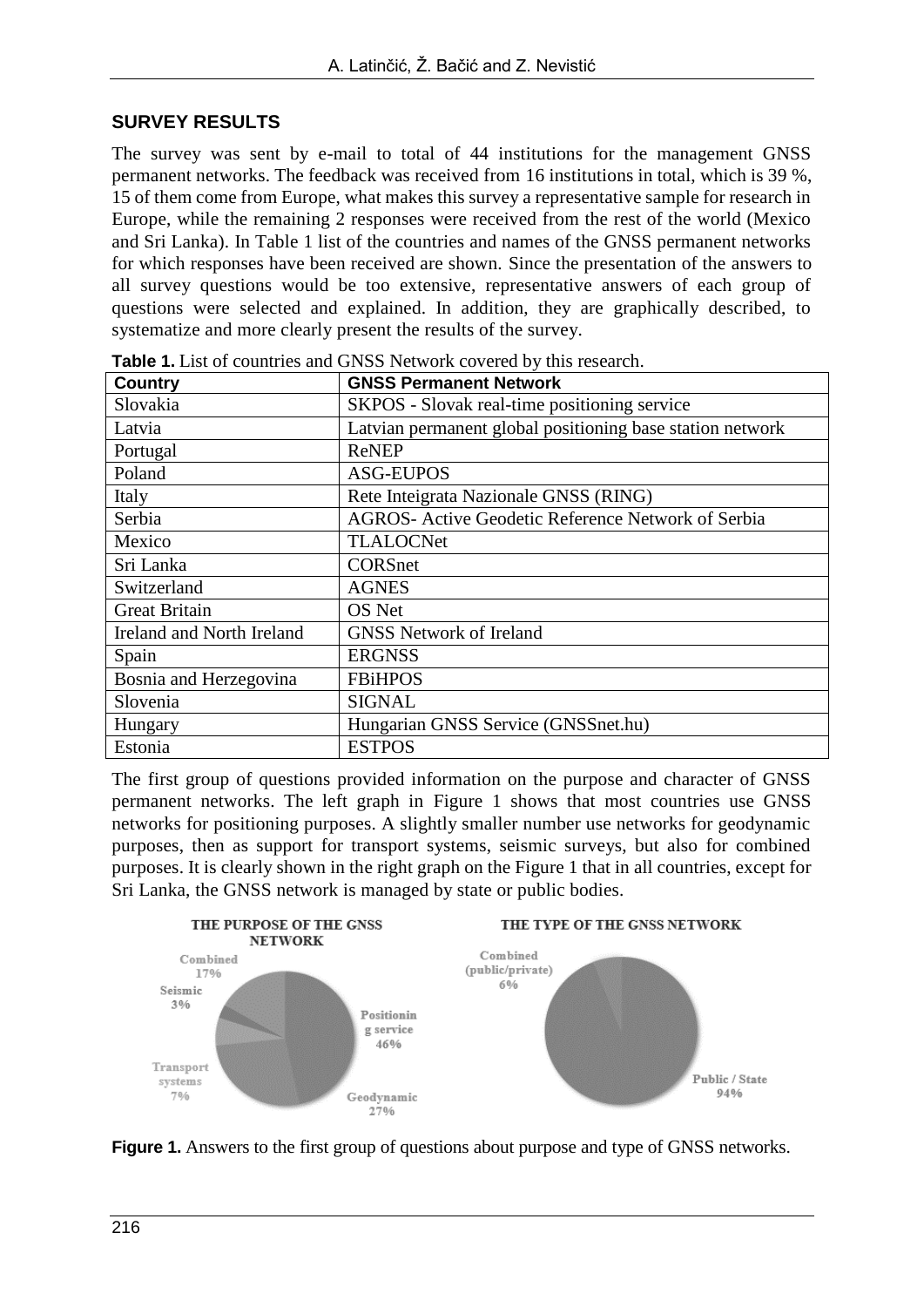The survey also sought to gain an idea of the model and method of accessing GNSS network data. The results indicate that the combined access model is more prevalent, which means that most users are charged for access to data, while the use of data is free for certain groups of users as it's shown on the left graph in Figure 2. Almost the same number, as shown on right graph in Figure 2, of institutions provide access to data exclusively through the official portal of network institutions and those that additionally provide access to data through another information service.



**Figure 2.** Answers about the model and how to access the data.

The last group of questions sought to achieve the main goal of the research, which is to gain insight into the open data policies of the institutions responsible for managing GNSS permanent networks in the event of a disaster. When it comes to sharing data after disaster with scientists and researchers, all institutions are willing to make their data available in such situations as shown on left graph in Figure 3. Some countries did not give a completely positive answer but stated that their decision to provide data to scientists depends on the type and amount of data. In survey, an international agreement on open data of GNSS networks for scientists and researchers in the event of disasters has been proposed. Right graph in Figure 3 shows that most institutions (71 %) would be ready to reach an international agreement. Hungary was the only one to give a completely negative answer, and this is described in more detail in the next chapter. Other institutions (23 %) stated that consent to the agreement depends on the type of agreement itself, registration and confirmation, i.e. the decision of the government (Serbia).





In the survey was also examined which level of international agreement would be the most acceptable for individual countries. Left graph in Figure 4 shows that most countries would agree to an agreement at the level of institutions responsible for managing GNSS permanent networks. The readiness of countries to publish CORS station data for a certain period before and after the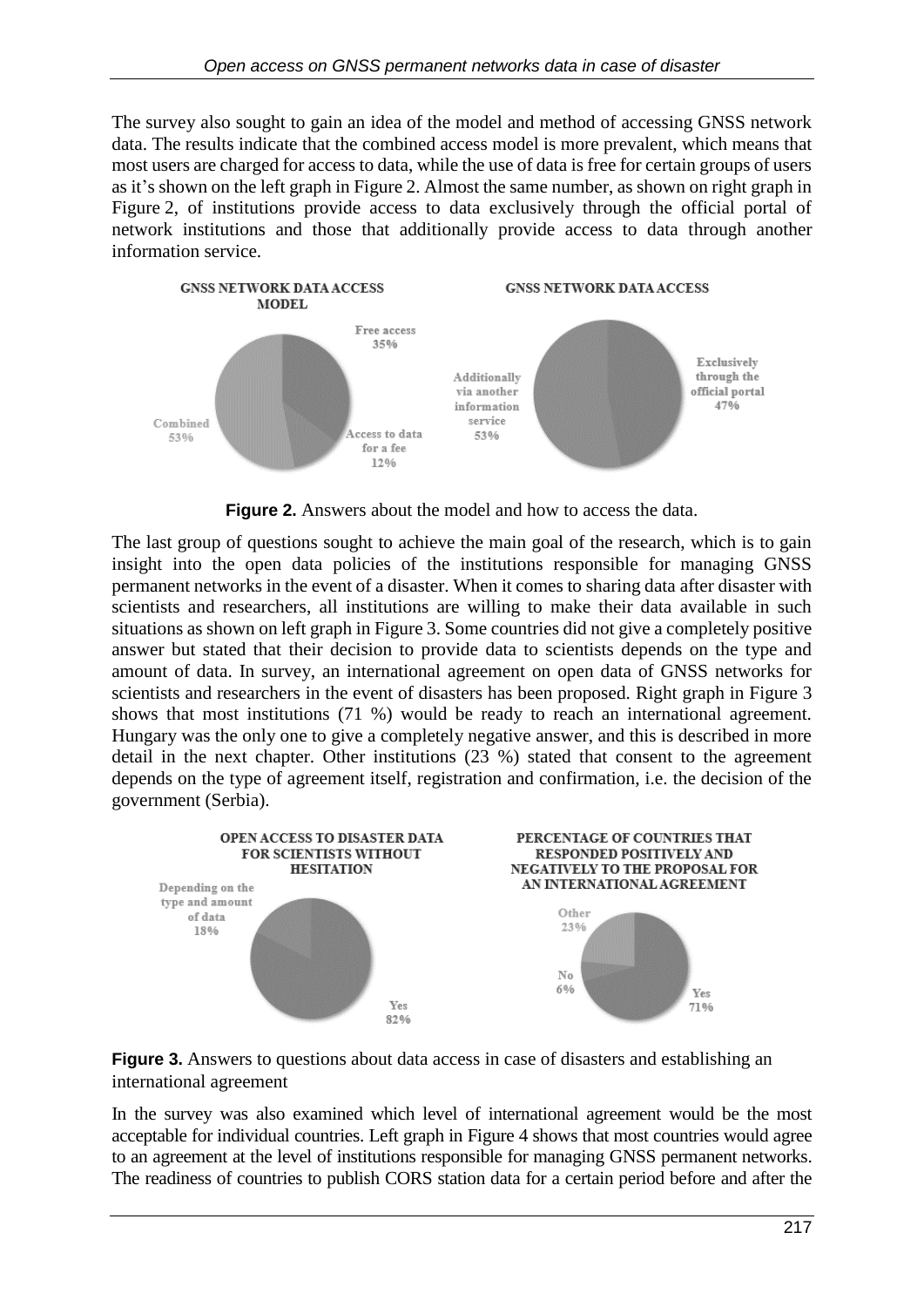disaster through a common international portal was examined in the last question of the survey. Right graph in Figure 4 shows that a high percentage of countries are willing to agree to this type of agreement (70 %). The institutions which state that their decision depends on the registration, the amount of data or the content of the mentioned agreement, are classified under other answers (18 %).



**Figure 4.** Graphic representation of the answers to the last questions of the survey.

# **DISCUSSION**

This research provided insight on policies for access to GNSS data on permanent networks in the event of a disaster in individual countries that participated in the survey. The survey and web research provided reliable data on the institutions that manage individual GNSS networks, the type and purpose of networks and portals through which network data can be accessed. Research has shown that the networks are mostly public and are mostly managed by public, state institutions. In all countries covered by the survey purpose of GNSS permanent networks is to provide data for positioning services. Many of them also use networks for geodynamic purposes, and some to support transport systems, agriculture, and seismology.

The survey also includes official contacts for data users through which it is possible to contact the persons responsible for data management, as well as the types of network data access models describing whether the data usage service is charged or free. Only two countries (Hungary and Bosnia and Herzegovina) provide data only to registered users and their services of using data is possible only with payment of a fee. Some countries provide data to all registered users free of charge. An equal number of countries have stated that they provide data to registered users for a fee and allow certain groups of users to use the data free of charge.

Following the previous response, a request was made to list groups of users who are exceptionally allowed to use GNSS data for free. It is noticeable in the answers that these are most often state, public institutions and organizations and universities that use the data for research and scientific purposes. The question of whether access to data is available only through the official portals of institutions that manage networks or also through other information services is almost the same percentage of both answers. Some countries provided direct Internet addresses through which the mentioned services can be accessed, while others explained that the availability of the portal depends on the type of user because they are most often managed privately.

Almost all institutions answered that they do not apply a special model of access to data in case of disasters, except for Hungary and Bosnia and Herzegovina. Hungary shares data in case of natural disasters free of charge for research purposes with scientists from their country, and Bosnia and Herzegovina provide data exclusively to registered users.

Further in the research, GNSS network managers were asked about their GNSS data access policies in the event of large-scale disasters and their willingness to introduce an international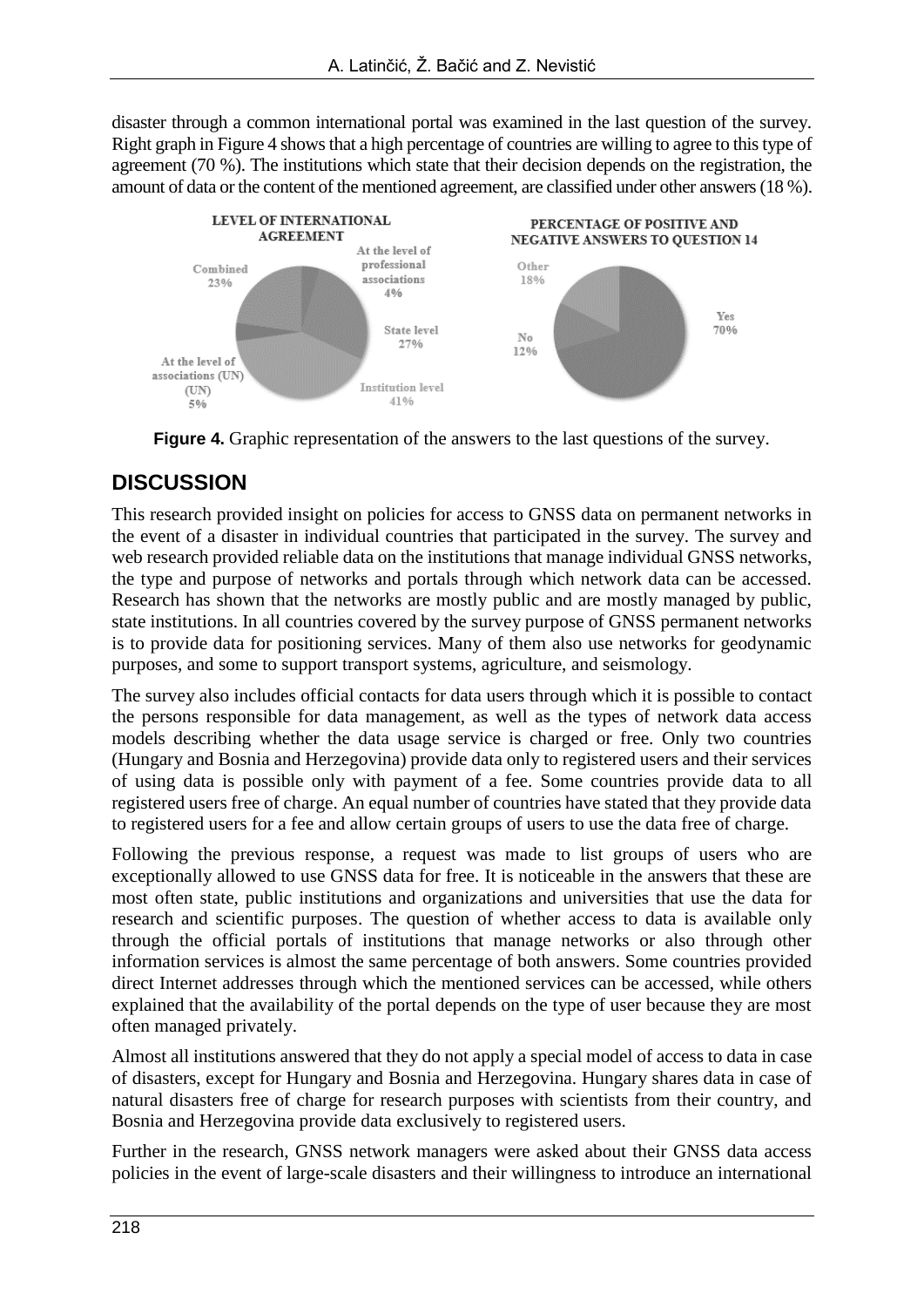agreement, in a form of standard on open access to GNSS network data. The first question in this section received mainly affirmative answers in which the institutions stated that they were ready to share the data of the GNSS networks, which they manage, with scientists and researchers free of charge. They also stated that they would agree to the establishment of an international agreement for scientists and researchers that would be related to the availability and distribution of GNSS network data. Latvia stated that it would agree to such agreement if there is a registration of users, Serbia if the agreement would be approved by their government, and Estonia's consent depends on the content and type of agreement.

When asked which level of international agreement would be the most acceptable, 9 countries would agree to an agreement at the level of agencies, institutions, or companies operating networks, 4 institutions replied at the state level, Latvia would agree to an agreement at the level of the United Nations and Switzerland would agree to an agreement at the level of professional associations (geophysical, geodetic, etc.). The last question in the research was about readiness of making the data of their CORS stations for a certain period before and after the disaster available through a common international portal for researchers and scientists in the event of large-scale disasters. Most countries agreed to the proposal, In Serbia and Estonia it depends on the amount of data and the agreement from previous question, and Bosnia and Herzegovina did not give a clear answer. The Hungarian institution answered the last group of questions by e-mail, and they explained that they are not ready for an international agreement in the field of open data of GNSS permanent networks. However, in the event of natural disasters, they are willing to share GNSS RINEX data free of charge for research purposes only.

# **CONCLUSION**

The focus of the research is on defining the global picture of the availability of GNSS permanent network data, with an emphasis on the openness of high-frequency network data. This type of data is crucial for research on seismological activities in earthquakes events that have an impact on the economic and social aspect of human lives. It was found that the data, which are publicly and free of charge available through Internet portals, are not sufficient for the study of seismological activities. Limited access to high-quality data of GNSS networks prompted this research and interest in creating arrangements to open access to data in the event of large-scale disasters for researchers and scientists. More accessible data would mean further progress in understanding, preparedness and responding to situations such as devastating earthquakes.

To achieve our goal, a global survey was sent to the institutions responsible for managing GNSS permanent networks around the world. Given that out of 44 countries to which the survey was sent, 17 countries responded, and 15 of them are in Europe, we can draw conclusions more at the European level than at the global level, which was originally the goal.

The first two groups of questions resulted in general information about GNSS networks and the data access model. Of greatest interest are the data collected in the last group of questions within the survey and relating to standardization of open access to data for scientists and researchers in case of disasters. All countries would agree to open GNSS network data in the event of a disaster for scientists and researchers without delay and payment. If an international agreement were proposed in the field of open data on GNSS networks for scientists in the event of natural disasters, the institutions would mostly be ready for this type of cooperation and agreement. Finally, it was investigated whether countries are willing in the event of a disaster to allow data to be uploaded through a common international portal for scientists and researchers. Mostly positive responses were received, except for some countries that are either not in favour of such a form of cooperation at all, or it depends on the already mentioned agreement and the type of data it would cover.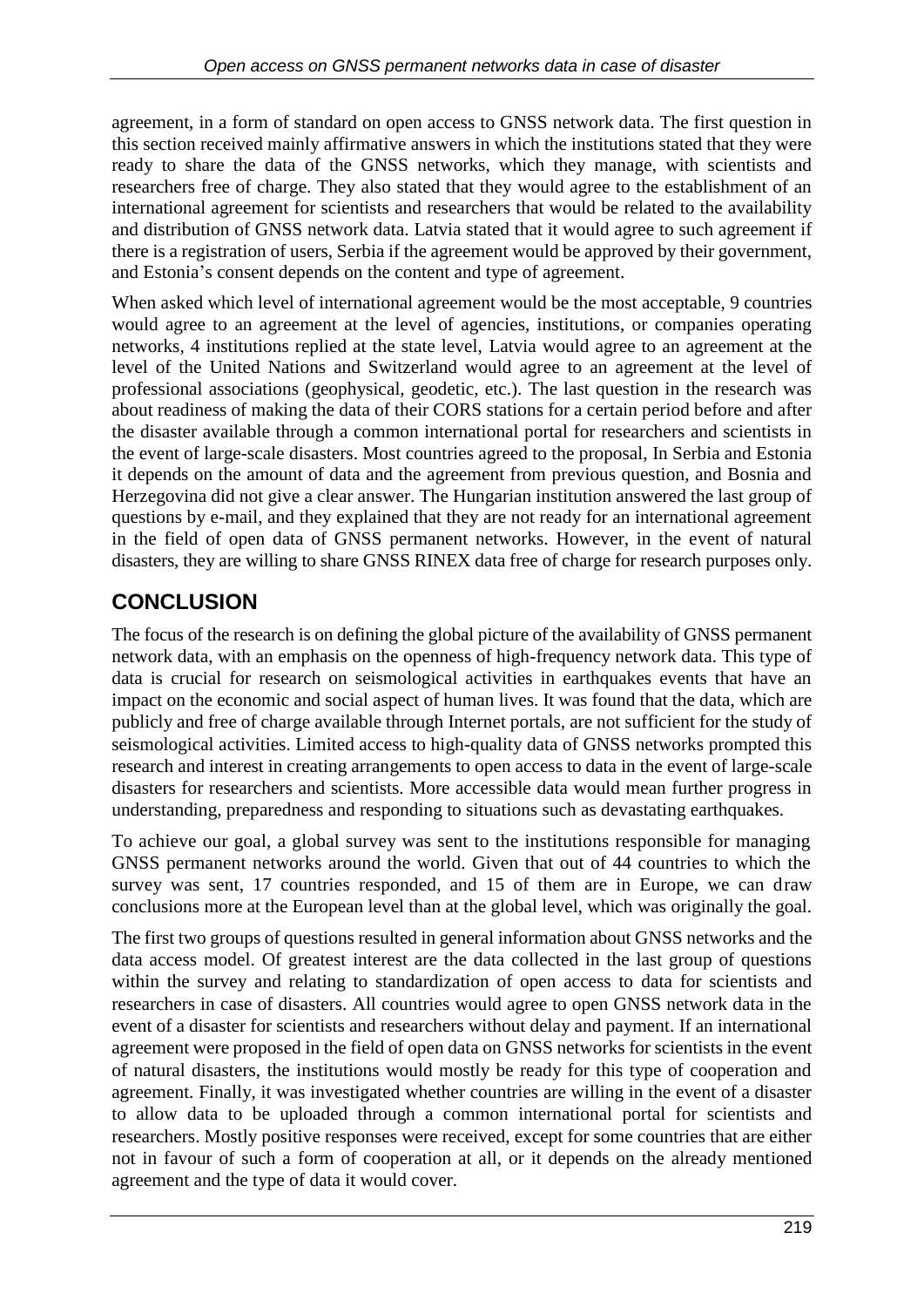Research results provides a basis, at European level, for a possible agreement to open high-frequency GNSS permanent network data for research purposes. Data availability is a key factor for all types of successful research as it greatly facilitates and speeds up the whole process. Access to data in case of natural disasters, such as earthquakes, for geodetic experts, but also other scientists, would mean further progress in understanding seismic activities. The development of an international portal through which scientists could download high-quality data would simplify research that might provide support in the future for better understanding of major earthquakes. The primary goal of the research has been met, a foundation has been created for future agreements with the countries that participated in the research, but also for all others that recognize the potential of open data of GNSS permanent networks.

### **ACKNOWLEDGEMENT**

This research is part of TODO project that has received funding from the European Union's Horizon 2020 research and innovation programme under grant agreement No 857592.

# **REFERENCES**

- [1] Državni hidrometeorološki zavod: *Andrija Mohorovičić – the most famous Croatian geophysicist.* In Croatian. [https://meteo.hr/objave\\_najave\\_natjecaji.php?section=onn&param=objave&el=zanimljivosti&da](https://meteo.hr/objave_najave_natjecaji.php?section=onn¶m=objave&el=zanimljivosti&daj=zn22012021)  $j=zn22012021$ , accessed  $22<sup>st</sup>$  January 2021,
- [2] Ros Kozarić, M.: *Earthquakes in Banovina.* In Croatian. Geografski Horizont **LXVI**(2), 9-22, 2020,
- [3] Bačić, Ž.; Šugar, D. and Nevistić, Z.: *Quick use of satellite and GI technologies after earthquake - Petrinja 29.12.2020,* 8<sup>th</sup> International Conference Contemporary Achievements in Civil Engineering, Subotica, 2021, [https://www.bib.irb.hr/1126359,](https://www.bib.irb.hr/1126359) accessed 20<sup>th</sup> December 2021,
- [4] Solarić, N., and Solarić, M.: *Compression of the Earth's crust two days before the earthquake on March 22, 2020 in Zagreb.* In Croatian. Geodetski list **75(98)**(1), 1-8, 2021,
- [5] Kato, T., et al.: *A new tsunami monitoring system using RTK-GPS.* International Tsunami Symposium, Seattle, 2001, https://www.researchgate.net/publication/228768016 A new tsunami monitoring system usin [g\\_RTK-GPS,](https://www.researchgate.net/publication/228768016_A_new_tsunami_monitoring_system_using_RTK-GPS) accessed  $12<sup>th</sup>$  December 2021,
- [6] Frančula, N.: *Application of OpenStreetMap in humanitarian mapping.* In Croatian. Geodetski list **74(97)**(3), 352-353, 2020,
- [7] Šugar, D. and Bačić, Ž.: *Kinematic effects of M5.5 Zagreb earthquake assessed by GNSS method supported by Galileo Satellite System.* 1 st Croatian Conference on Earthquake Engineering, Zagreb, 2021, [http://dx.doi.org/10.5592/CO/1CroCEE.2021.74,](http://dx.doi.org/10.5592/CO/1CroCEE.2021.74)
- [8] International GNSS Service (IGS): *About the Network.* [https://www.igs.org/about,](https://www.igs.org/about) accessed 10<sup>th</sup> December 2021,
- [9] EUREF Permanent GNSS Network: *Components.* Royal Observatory of Belgium, 2021, [http://www.epncb.oma.be/\\_organisation/components.php,](http://www.epncb.oma.be/_organisation/components.php) accessed 10<sup>th</sup> December 2021,
- [10] Australian Government. *Geoscience Australia: Global Navigation Satellite System Networks.* [https://www.ga.gov.au/scientific-topics/positioning-navigation/geodesy/gnss-networks,](https://www.ga.gov.au/scientific-topics/positioning-navigation/geodesy/gnss-networks) accessed 10<sup>th</sup> December 2021,
- [11] Državna geodetska uprava: *CROPOS – Croatian Positioning System.* In Croatian. [https://www.cropos.hr/o-sustavu/cropos-drzavna-mreza-referentnih-stanica-republike-hrvatske,](https://www.cropos.hr/o-sustavu/cropos-drzavna-mreza-referentnih-stanica-republike-hrvatske) accessed 18<sup>th</sup> December 2021,